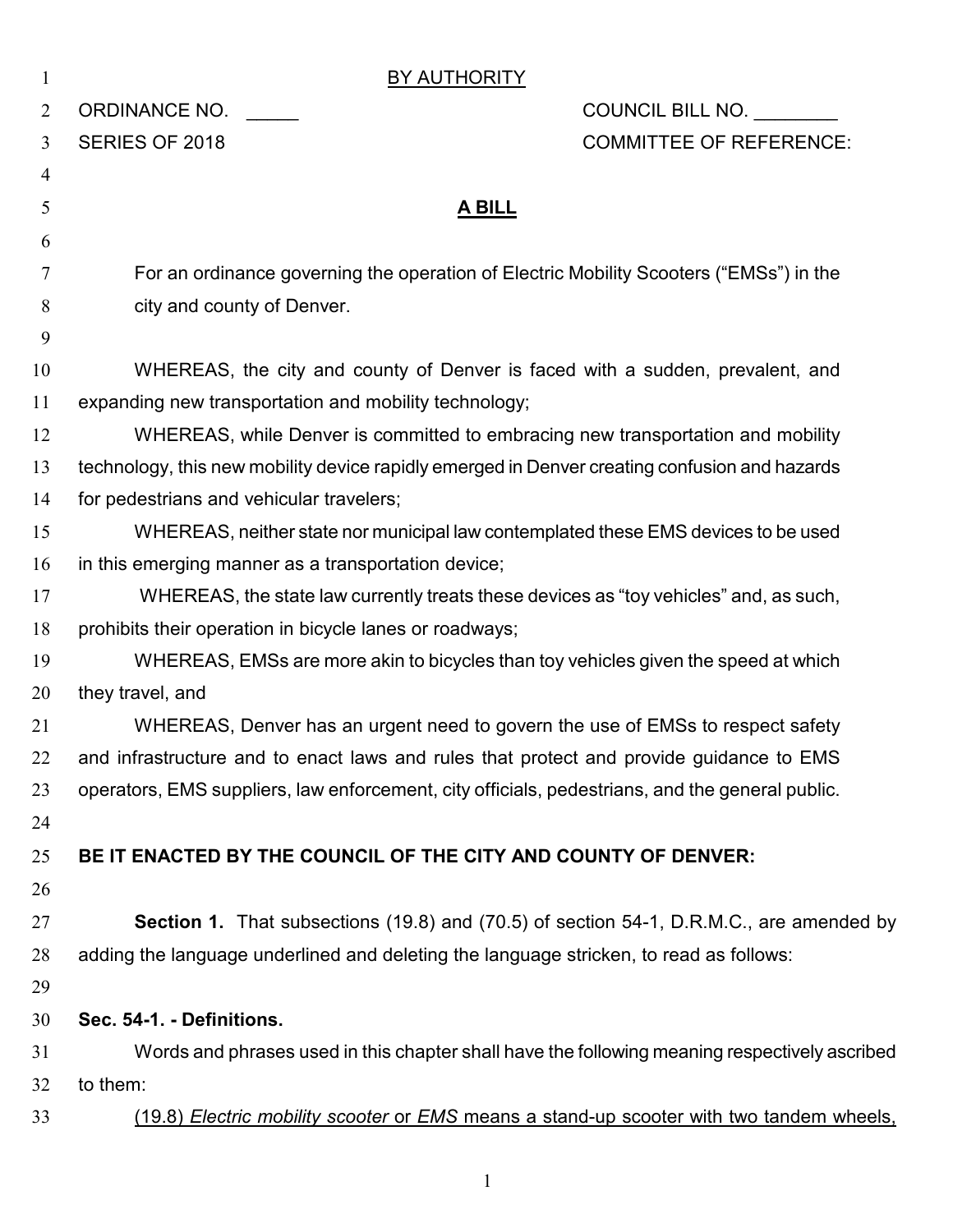designed to transport only one person, and that is powered by an electric propulsion system having a 2 top speed of no more than twenty miles per hour. (70.5) *Toy vehicle* shall mean any vehicle that has wheels and is not designed for use on public highways or for off-road use. a. Toy vehicle includes, but is not limited to, gas-powered or electric-powered vehicles commonly known as minibikes, "pocket bikes", kamikaze boards, go-peds, and stand-up scooters except for EMSs as defined in subsection (19.8) of this section. b. Toy vehicle does not include off-highway vehicles or snowmobiles. **Section 2.** That Article IX of Chapter 54 is amended by the addition of a new division 3 to read as follows: **DIVISION 3. – ELECTRIC MOBILITY SCOOTERS Sec. 54-612. – Scope.** The provisions of this article applicable to an electric mobility scooter (EMS) apply whenever an EMS is operated upon any street, roadway, or upon any public path designated for the use of an EMS, 18 subject to the exceptions contained herein. **Sec. 54-613. - Application of traffic laws.**  A person operating an EMS on a roadway is granted all of the rights and subject to all of the duties applicable to the driver of a vehicle by the traffic rules and regulations of this city, except as to special regulations and except as to the provisions of laws and ordinances which by their nature can have no application. **Sec. 54-614. - Obedience to traffic-control devices.**  (a) A person operating an EMS must obey the instructions of official traffic-control signals, 26 signs, and other control devices applicable to vehicles, unless otherwise directed by a police officer. (b) If authorized signs indicate that no right or left or U-turn is permitted, it is unlawful for a 28 person operating an EMS to disobey the sign, except where the person dismounts from the EMS to make the turn, in which event, the person must then obey the regulations applicable to pedestrians. **Sec. 54-615. - Carrying persons.**  No EMS may be used to carry more than one person at a time. **Sec. 54-616. - Carrying articles.**  33 It is unlawful for a person operating an EMS to carry any package, bundle, or article that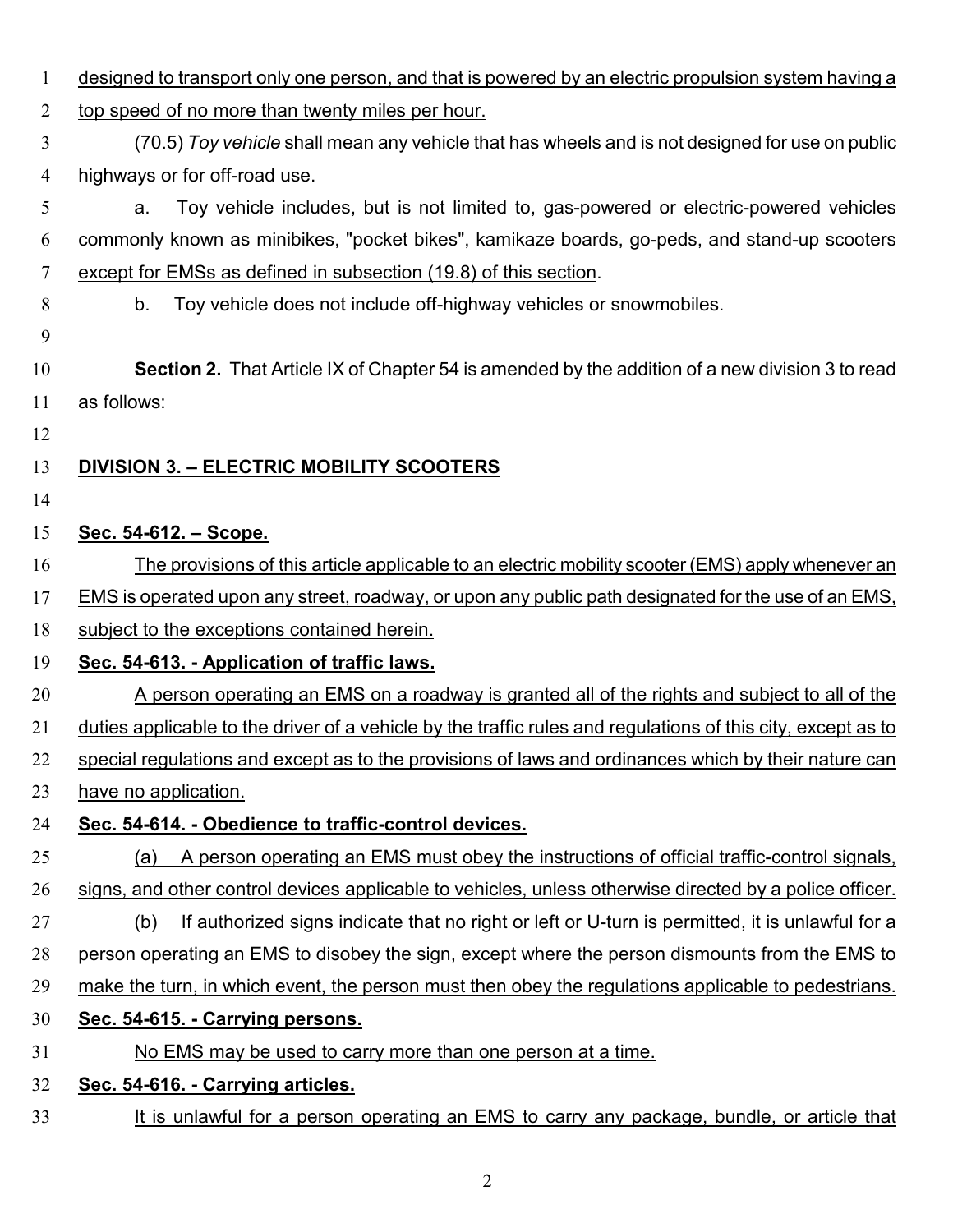| $\mathbf{1}$   | prevents the person from keeping at least one hand upon the handlebars.                                 |  |  |
|----------------|---------------------------------------------------------------------------------------------------------|--|--|
| 2              | Sec. 54-617. - Right-of-way.                                                                            |  |  |
| 3              | An EMS is considered a vehicle under all portions of this Code that govern right-of-way. The            |  |  |
| $\overline{4}$ | operator of an EMS must yield the right-of-way to a pedestrian at all times.                            |  |  |
| 5              | Sec. 54-618. - Riding on bicycle lanes, roadways, and sidewalks.                                        |  |  |
| 6              | An EMS must be operated in a bicycle lane if one is available. If no bicycle lane is<br>(a)             |  |  |
| 7              | available, the EMS may only be operated in the roadway if the maximum speed limit of the roadway        |  |  |
| 8              | does not exceed thirty miles per hour or less. If no bicycle lane is available and the roadway has a    |  |  |
| 9              | speed limit greater than thirty miles per hour, the EMS may be operated on the sidewalk. Persons        |  |  |
| 10             | operating an EMS on the sidewalk in accordance with this section may not exceed a speed of six          |  |  |
| 11             | miles per hour and must yield to pedestrians at all times.                                              |  |  |
| 12             | Persons operating an EMS may not ride more than two abreast except on bicycle lanes<br>(b)              |  |  |
| 13             | set aside for the exclusive use of bicycles.                                                            |  |  |
| 14             | Persons operating an EMS upon a roadway must ride as near to the right-hand side of<br>(c)              |  |  |
| 15             | the roadway as judged safe by the operator to facilitate the movement of such overtaking vehicles       |  |  |
| 16             | unless other conditions make it unsafe to do so.                                                        |  |  |
| 17             | This section does not apply to a uniformed city, state, or federal employee operating an<br>(d)         |  |  |
| 18             | EMS while engaged in the discharge of his or her duties or to a police officer operating an EMS that is |  |  |
| 19             | a marked or unmarked official police vehicle, while engaged in the discharge of his or her official     |  |  |
| 20             | duties.                                                                                                 |  |  |
| 21             | Sec. 54-619. - Speed.                                                                                   |  |  |
| 22             | It is unlawful for any person to operate an EMS on a sidewalk at a speed greater than six<br>(a)        |  |  |
| 23             | miles per hour.                                                                                         |  |  |
| 24             | It is unlawful for any person to operate an EMS on a roadway or bicycle lane at a speed<br>(b)          |  |  |
| 25             | greater than fifteen miles per hour or that is reasonable and prudent under the conditions then         |  |  |
| 26             | existing.                                                                                               |  |  |
| 27             | This section does not apply to a uniformed city, state, or federal employee operating an<br>(c)         |  |  |
| 28             | EMS while engaged in the discharge of his or her duties or to a police officer operating an EMS that is |  |  |
| 29             | a marked or unmarked official police vehicle, while engaged in the discharge of his or her official     |  |  |
| 30             | duties.                                                                                                 |  |  |
| 31             | Sec. 54-620. - Parking.                                                                                 |  |  |
| 32             | An EMS may park on a sidewalk in such a manner as to not impede the normal and reasonable               |  |  |
| 33             | movement of pedestrian or other traffic.                                                                |  |  |
|                |                                                                                                         |  |  |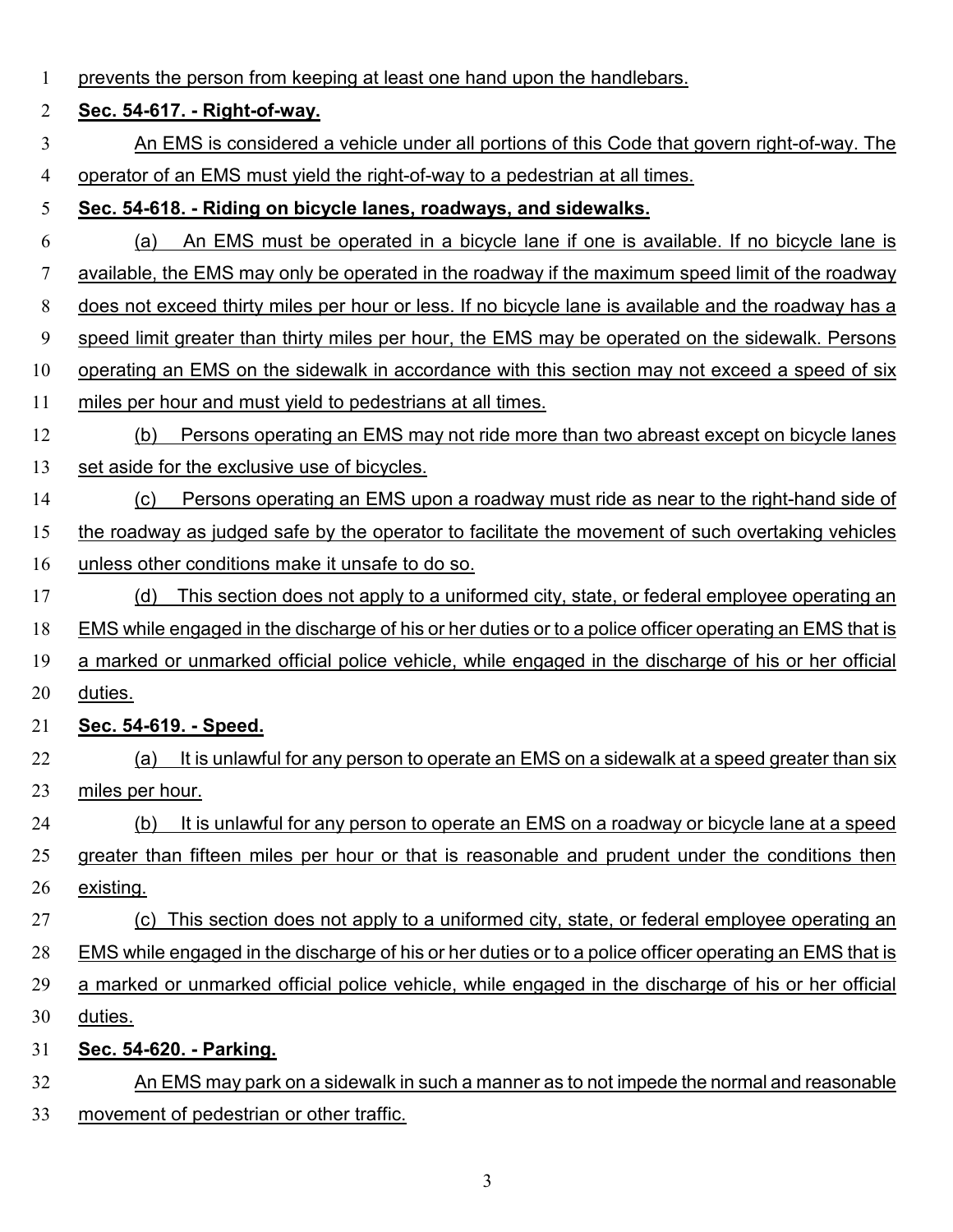| $\mathbf 1$    | Sec. 54-621. - Lamps and reflectors.                                                                         |  |  |
|----------------|--------------------------------------------------------------------------------------------------------------|--|--|
| $\overline{2}$ | Every EMS, when in use during dusk to dawn, must have a lamp on the front that emits a<br>(a)                |  |  |
| 3              | white light visible from a distance of at least five hundred feet to the front.                              |  |  |
| $\overline{4}$ | Every EMS, when in use during dusk to dawn, must have a red reflector of a type<br>(b)                       |  |  |
| 5              | approved by the department, that is visible for six hundred feet to the rear when directly in front of       |  |  |
| 6              | lawful lower beams of head lamps on a motor vehicle.                                                         |  |  |
| 7              | Every EMS, when in use from dusk to dawn, must have reflective material of sufficient<br>(c)                 |  |  |
| 8              | size and reflectibility to be visible from both sides for six hundred feet when directly in front of lawful  |  |  |
| 9              | lower beams or head lamps on a motor vehicle or, in lieu of such reflective material, with a lighted         |  |  |
| 10             | lamp visible from both sides from a distance of at least five hundred feet.                                  |  |  |
| 11             | (d)<br>An EMS may be equipped with lights or reflectors in addition to those required in this                |  |  |
| 12             | section.                                                                                                     |  |  |
| 13             |                                                                                                              |  |  |
| 14             | Sec. 54-622. - Prohibition on riding 16 <sup>th</sup> Street pedestrian and transit mall.                    |  |  |
| 15             | It is unlawful for any person to operate an EMS on the 16 <sup>th</sup> Street pedestrian and transit<br>(a) |  |  |
| 16             | mall, as defined in ordinance and city rules and regulations.                                                |  |  |
| 17             | <u>Sec. 54-623. - Rules.</u>                                                                                 |  |  |
| 18             | The department may promulgate rules and regulations to further govern the use of EMS in the                  |  |  |
| 19             | city and county of Denver.                                                                                   |  |  |
| 20             |                                                                                                              |  |  |
| 21             |                                                                                                              |  |  |
| 22             |                                                                                                              |  |  |
| 23             |                                                                                                              |  |  |
| 24             |                                                                                                              |  |  |
| 25             |                                                                                                              |  |  |
| 26             | COMMITTEE APPROVAL DATE: _____________, 2018.                                                                |  |  |
| 27             | MAYOR-COUNCIL DATE: _____________________, 2018.                                                             |  |  |
| 28             | 2018                                                                                                         |  |  |
| 29             |                                                                                                              |  |  |
| 30             | 2018                                                                                                         |  |  |
| 31<br>32<br>33 | <b>EX-OFFICIO CLERK OF THE</b><br>CITY AND COUNTY OF DENVER                                                  |  |  |

|  | NOTICE PUBLISHED IN THE DAILY JOURNAL |  |  |
|--|---------------------------------------|--|--|
|--|---------------------------------------|--|--|